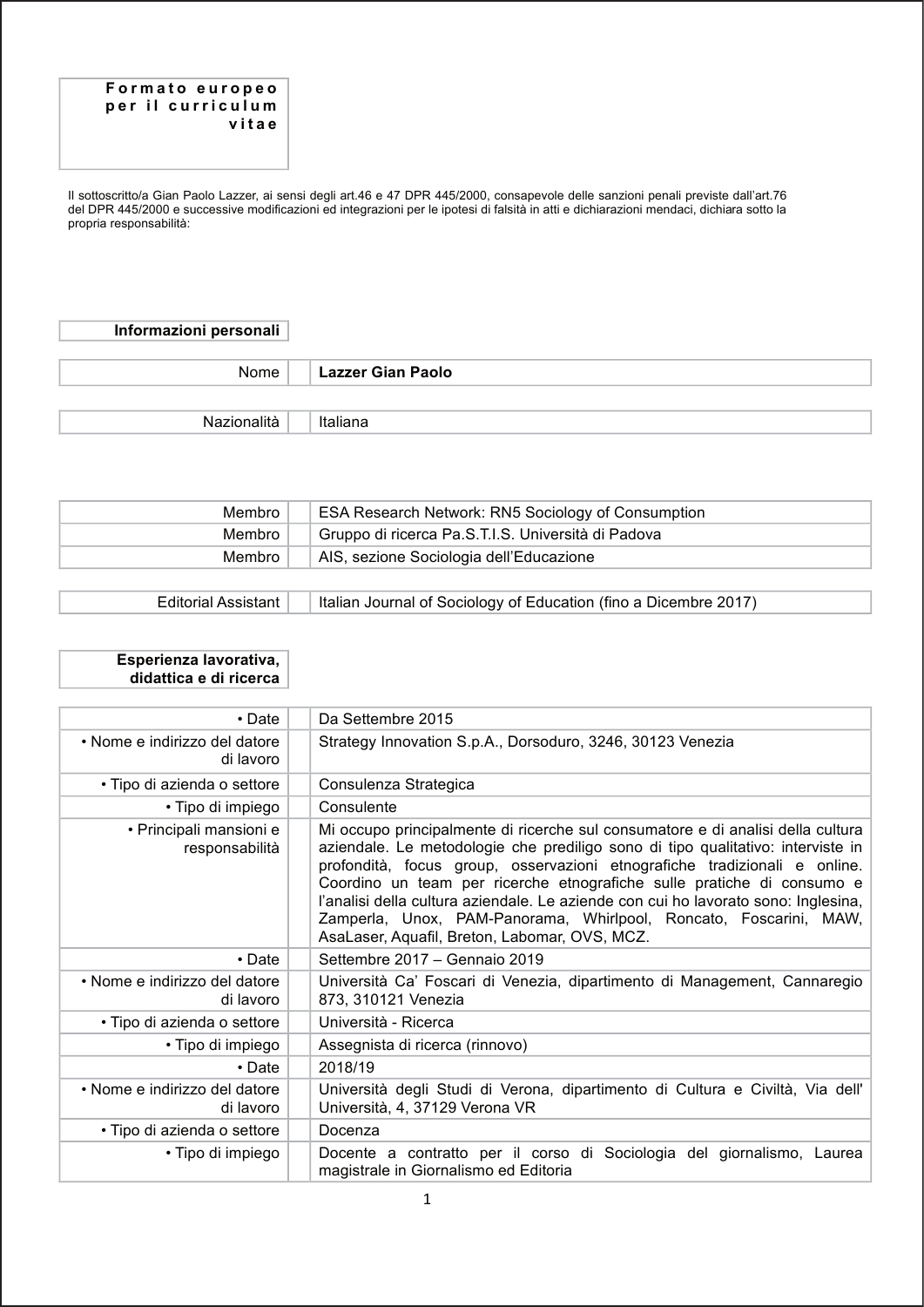| • Principali mansioni e<br>responsabilità  | Organizzazione del corso, lezioni frontali, tutoraggio per le tesi di laurea                                                                          |
|--------------------------------------------|-------------------------------------------------------------------------------------------------------------------------------------------------------|
| · Principali mansioni e<br>responsabilità  | Sviluppo del progetto "Oltre l'esperienza. Consumo e trasformazioni"                                                                                  |
| • Date                                     | 2017 e 2018                                                                                                                                           |
| • Nome e indirizzo del datore<br>di lavoro | Università degli Studi di Verona, dipartimento di Lingue e Letterature Straniere,<br>Lungadige Porta Vittoria, 41 37129 Verona                        |
| · Tipo di azienda o settore                | Docenza                                                                                                                                               |
| · Tipo di impiego                          | Docente a contratto per il corso di Teoria e Tecnica della Comunicazione,<br>Laurea in lingue e culture per il turismo e il commercio internazionale  |
| · Principali mansioni e<br>responsabilità  | Organizzazione del corso, lezioni frontali, tutoraggio per le tesi di laurea                                                                          |
| • Date                                     | Marzo 2018                                                                                                                                            |
| • Nome e indirizzo del datore              | <b>SIVE Formazione SRL</b>                                                                                                                            |
| di lavoro                                  | C/O Parco Scientifico Tecnologico                                                                                                                     |
|                                            | Via delle industrie 19 - 30175 - Marghera/ Venezia                                                                                                    |
| • Tipo di azienda o settore                | Formazione                                                                                                                                            |
| · Tipo di impiego                          | Docente                                                                                                                                               |
| · Principali mansioni e<br>responsabilità  | 52 ore di formazione su temi legati al consumo e alle ricerche di mercato in 3<br>aziende venete.                                                     |
| • Date                                     | 16 Aprile 2016, 4-5 Maggio 2018                                                                                                                       |
| • Nome e indirizzo del datore<br>di lavoro | Fondazione Università Ca' Foscari, Fondazione Università Ca' Foscari<br>Ca' Dolfin - Dorsoduro 3859/A - 30123 Venezia                                 |
| · Tipo di azienda o settore                | Fondazione                                                                                                                                            |
| · Tipo di impiego                          | Docenza - Master TDSI                                                                                                                                 |
| · Principali mansioni e<br>responsabilità  | Lezioni frontali riguardanti l'introduzione alla sociologia dei consumi, gli<br>strumenti e le tecniche per la ricerca, la discussione di casi studio |
| • Date                                     | Febbraio e Giugno 2017                                                                                                                                |
| • Nome e indirizzo del datore<br>di lavoro | Community - Strategic Communications Advisers, Piazza San Francesco, 1/9 -<br>31100 Treviso                                                           |
| · Tipo di azienda o settore                | Ricerca e consulenza                                                                                                                                  |
| • Tipo di impiego                          | Analista                                                                                                                                              |
| • Principali mansioni e<br>responsabilità  | Analisi dei dati e relazione dei report per la ricerca CCIA Delta Lagunare VE-<br>RO e CCIA TV-BL                                                     |
| • Date                                     | Maggio 2016 - Aprile 2017                                                                                                                             |
| • Nome e indirizzo del datore<br>di lavoro | Università Ca' Foscari di Venezia, dipartimento di Management, Cannaregio<br>873, 310121 Venezia                                                      |
| · Tipo di azienda o settore                | Università - Ricerca                                                                                                                                  |
| • Tipo di impiego                          | Assegnista di ricerca                                                                                                                                 |
| · Principali mansioni e<br>responsabilità  | Sviluppo del progetto "Oltre l'esperienza. Consumo e trasformazioni"                                                                                  |
| • Date                                     | Marzo 2015 - Aprile 2016                                                                                                                              |
| · Nome e indirizzo del datore<br>di lavoro | Università Ca' Foscari di Venezia, dipartimento di Management, Cannaregio<br>873, 310121 Venezia                                                      |
| · Tipo di azienda o settore                | Università - Ricerca                                                                                                                                  |
| · Tipo di impiego                          | Assegnista di ricerca                                                                                                                                 |
| · Principali mansioni e<br>responsabilità  | Sviluppo del progetto "Identità d'impresa e Pratiche di Consumo: un protocollo<br>di ricerca per l'innovazione strategica di significato"             |
| • Date                                     | Marzo 2015                                                                                                                                            |
| • Nome e indirizzo del datore<br>di lavoro | Sinodè Srl, Verona, Via Mantovana 90/f                                                                                                                |
| · Tipo di azienda o settore                | Formazione e consulenza                                                                                                                               |
| · Tipo di impiego                          | Attività di ricerca etnografica                                                                                                                       |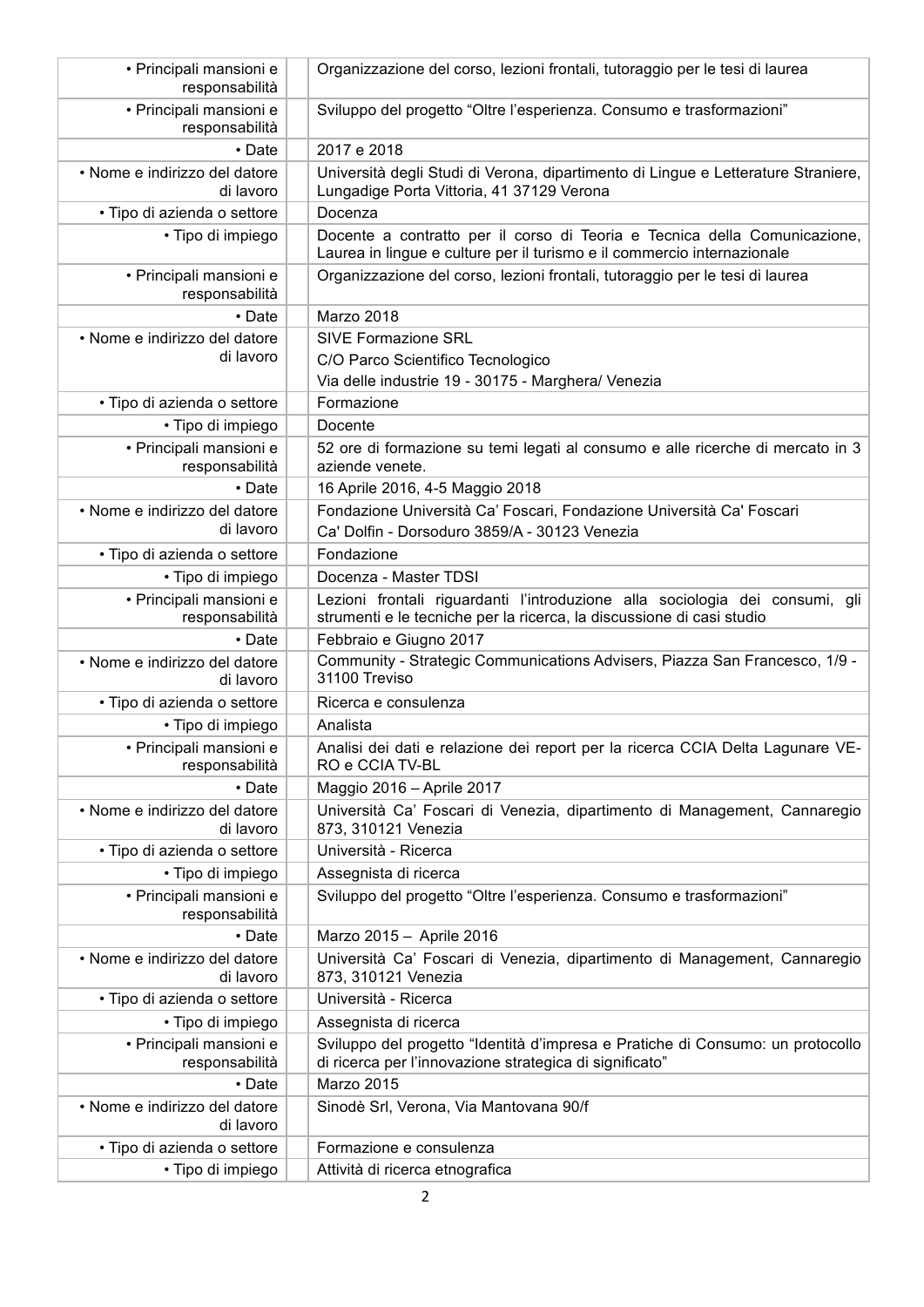| · Principali mansioni e<br>responsabilità  | Svolgimento dell'attività di ricerca etnografica presso i punti vendita della ditta<br>Mavive S.p.A. e reportistica                                                                                                                                                                                       |
|--------------------------------------------|-----------------------------------------------------------------------------------------------------------------------------------------------------------------------------------------------------------------------------------------------------------------------------------------------------------|
| • Date                                     | Febbraio 2015                                                                                                                                                                                                                                                                                             |
| • Nome e indirizzo del datore<br>di lavoro | Fondazione Ca' Foscari, Dorsoduro 3825/D, 30123 Venezia                                                                                                                                                                                                                                                   |
| · Tipo di azienda o settore                | Consulenza                                                                                                                                                                                                                                                                                                |
| • Tipo di impiego                          | Consulente aziendale per le pratiche di consumo                                                                                                                                                                                                                                                           |
| • Principali mansioni e<br>responsabilità  | Analisi delle pratiche di utilizzo dei forni professionali per la ristorazione<br>- Progettazione della ricerca<br>- Osservazione etnografica, conduzione di interviste in profondità<br>- Analisi dei dati e redazione del report finale                                                                 |
| • Date                                     | 2013, 2014 e 2015                                                                                                                                                                                                                                                                                         |
| • Nome e indirizzo del datore<br>di lavoro | Università degli Studi di Padova                                                                                                                                                                                                                                                                          |
| · Tipo di azienda o settore                | Docenza                                                                                                                                                                                                                                                                                                   |
| • Tipo di impiego                          | Docente per i laboratori "Introduzione alla sociologia dei consumi" e<br>"Introduzione alla sociologia visuale" all'interno del corso di Sociologia<br>Generale, Laurea in Servizio Sociale.                                                                                                              |
| • Principali mansioni e<br>responsabilità  | Organizzazione delle lezioni, didattica frontale e coordinamento dei lavori di<br>gruppo degli studenti                                                                                                                                                                                                   |
| $\bullet$ Date                             | Marzo 2014 - Ottobre 2014                                                                                                                                                                                                                                                                                 |
| • Nome e indirizzo del datore<br>di lavoro | Fondazione Ca' Foscari, Dorsoduro 3825/D, 30123 Venezia                                                                                                                                                                                                                                                   |
| • Tipo di azienda o settore                | Consulenza                                                                                                                                                                                                                                                                                                |
| • Tipo di impiego                          | Consulente aziendale per le pratiche di consumo                                                                                                                                                                                                                                                           |
| · Principali mansioni e<br>responsabilità  | Analisi delle pratiche di consumo durante la maternità<br>- Osservazione etnografica e netnografica<br>- Costruzione degli strumenti d'indagine<br>- Coordinamento dei ricercatori sul campo<br>- Organizzazione e conduzione di focus group<br>- Analisi dei dati raccolti e redazione del report finale |
| $\bullet$ Date                             | Ottobre 2011 - Aprile 2012                                                                                                                                                                                                                                                                                |
| · Nome e indirizzo del datore<br>di lavoro | Piramix, PMS-Group Piramix, Reggio Emilia                                                                                                                                                                                                                                                                 |
| Tipo di azienda o settore                  | Consulenza e ricerca sociale                                                                                                                                                                                                                                                                              |
| · Tipo di impiego                          | Ricercatore sociale                                                                                                                                                                                                                                                                                       |
| • Principali mansioni e<br>responsabilità  | Conduzione in maniera autonoma di una ricerca sulla percezione della crisi<br>economica degli imprenditori emiliani<br>Titolo: "Progetto di Perception Study qualitativo Regione Emilia Romagna"                                                                                                          |
| • Date                                     | Maggio 2011 - Settembre 2011                                                                                                                                                                                                                                                                              |
| • Nome e indirizzo del datore<br>di lavoro | Tolomeo Studi e Ricerche, via Santa Bona Vecchia 62 - 31100 Treviso                                                                                                                                                                                                                                       |
| · Tipo di azienda o settore                | Consulenza e ricerca sociale                                                                                                                                                                                                                                                                              |
| · Tipo di impiego                          | Ricercatore sociale                                                                                                                                                                                                                                                                                       |
| • Principali mansioni e<br>responsabilità  | Conduzione sotto supervisione di ricerche sociali attraverso focus group.<br>Titolo: "La casa che vorrei, analisi relativa al mercato immobiliare di Padova",<br>committente: anonimo<br>Titolo: "Educazione ambientale giovanile", committente: Arpav                                                    |
| • Date                                     | Giugno 2010 - Settembre 2010                                                                                                                                                                                                                                                                              |
| • Nome e indirizzo del datore<br>di lavoro | Observa - Science in Society, Viale Fusinieri 65 - 36100 Vicenza                                                                                                                                                                                                                                          |
| • Tipo di azienda o settore                | Ricerca sociale                                                                                                                                                                                                                                                                                           |
| • Tipo di impiego                          | Ricercatore sociale                                                                                                                                                                                                                                                                                       |
| · Principali mansioni e<br>responsabilità  | Supporto alla ricerca attraverso l'organizzazione di focus group e attività di<br>reportistica.                                                                                                                                                                                                           |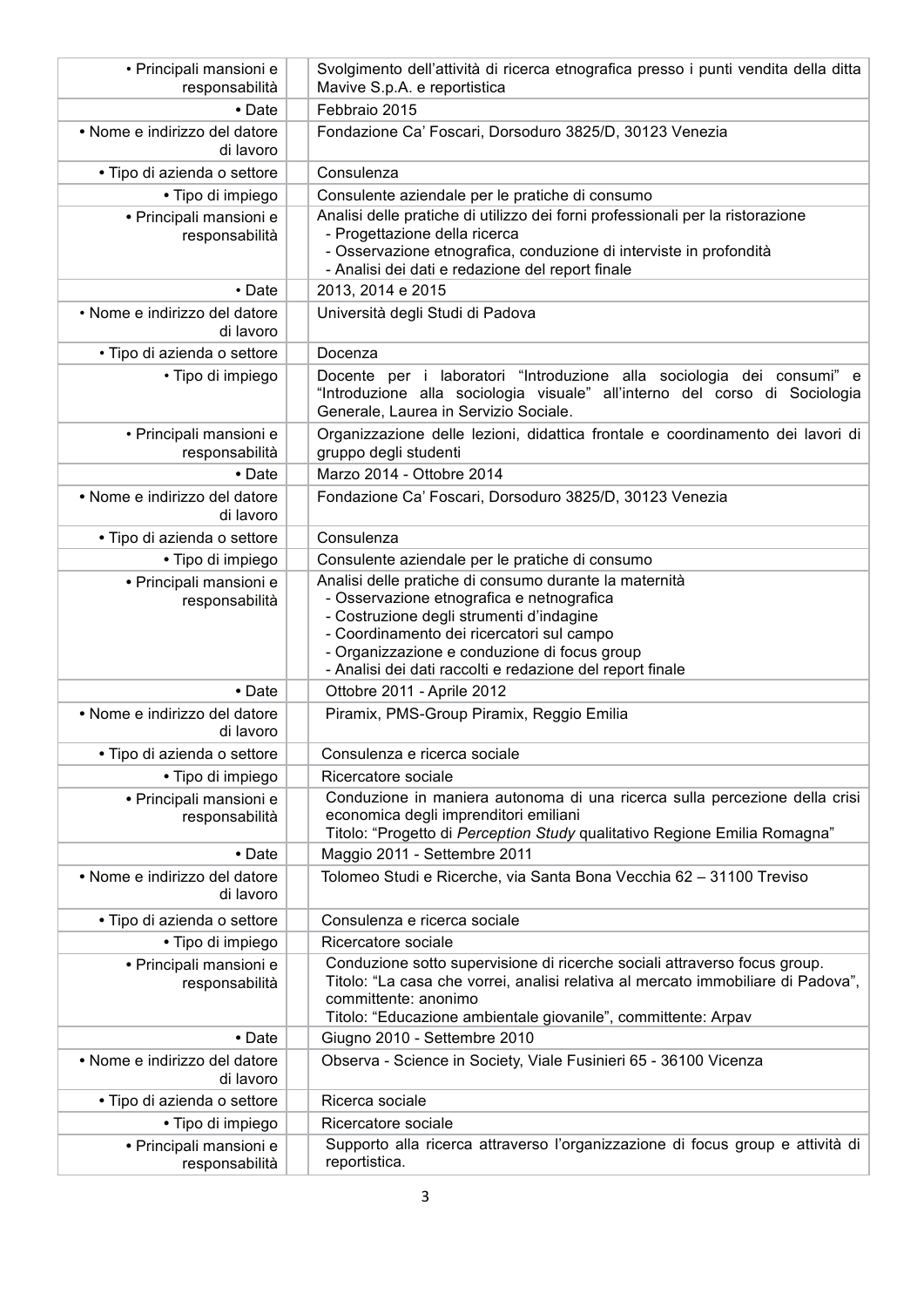|                                            | Titolo: "ACCENT - Il coinvolgimento del pubblico nel dibattito sul<br>cambiamento climatico, committente: ACCENT     |
|--------------------------------------------|----------------------------------------------------------------------------------------------------------------------|
| $\bullet$ Date                             | Settembre 2009 - Giugno 2010                                                                                         |
| • Nome e indirizzo del datore<br>di lavoro | Fondazione Corazzin, via Piave 7- 30171 Venezia - Mestre                                                             |
| • Tipo di azienda o settore                | Ricerca sociale                                                                                                      |
| • Tipo di impiego                          | Ricercatore sociale                                                                                                  |
| • Principali mansioni e<br>responsabilità  | Collaborazione al progetto: "Fattori di attrattività per i giovani in Veneto" e<br>"Salute e sicurezza al femminile" |

## **Istruzione e Formazione**

| $\cdot$ Date                                                            | Gennaio 2012 - Dicembre 2014                                                                                                                                                                                                               |
|-------------------------------------------------------------------------|--------------------------------------------------------------------------------------------------------------------------------------------------------------------------------------------------------------------------------------------|
| • Nome e tipo di istituto di<br>istruzione o formazione                 | Università degli Studi di Verona                                                                                                                                                                                                           |
| · Principali materie / abilità<br>professionali oggetto dello<br>studio | Sociologia dei consumi. Tesi dal titolo "Il denaro dello straniero. Le pratiche<br>monetarie bancarizzate dei cittadini immigrati" giudicata dalla commissione<br>come "ottima". Tutor prof. Domenico Secondulfo                           |
| · Qualifica conseguita                                                  | Dottorato di Ricerca in Sociologia e Ricerca Sociale                                                                                                                                                                                       |
| · Livello nella classificazione<br>nazionale (se pertinente)            | <b>ISCED 8</b>                                                                                                                                                                                                                             |
| • Date                                                                  | Aprile 2013 - Luglio 2013                                                                                                                                                                                                                  |
| • Nome e tipo di istituto di<br>istruzione o formazione                 | University of Manchester                                                                                                                                                                                                                   |
| · Principali materie / abilità<br>professionali oggetto dello<br>studio | Approfondimento teorico delle teorie di pratica per lo studio dei consumi con la<br>supervisione del prof. Alan Warde                                                                                                                      |
| · Qualifica conseguita                                                  | Visiting student finanziato attraverso i fondi CoperInt.                                                                                                                                                                                   |
| • Date                                                                  | 27 - 31 Agosto 2012                                                                                                                                                                                                                        |
| • Nome e tipo di istituto di<br>istruzione o formazione                 | Scuola estiva sul metodo e la ricerca sociale, AIS, Paideia. Alta formazione<br>nelle scienze umane                                                                                                                                        |
| · Principali materie / abilità<br>professionali oggetto dello<br>studio | Approfondimento teorico ed esercitazioni pratiche riguardanti la formulazione<br>di indicatori e indici                                                                                                                                    |
| · Qualifica conseguita                                                  | Attestato di frequenza                                                                                                                                                                                                                     |
| • Date                                                                  | 23 - 26 Maggio 2011                                                                                                                                                                                                                        |
| · Nome e tipo di istituto di<br>istruzione o formazione                 | Scuola di metodologia della ricerca sociale "Giornate no-standard", AIS,<br>Paideia. Associazione culturale circolo doppio                                                                                                                 |
| · Principali materie / abilità<br>professionali oggetto dello<br>studio | Approfondimento teorico ed esercitazioni pratiche secondo l'approccio<br>dell'interazionismo simbolico                                                                                                                                     |
| · Qualifica conseguita                                                  | Attestato di frequenza                                                                                                                                                                                                                     |
| • Date $(da - a)$                                                       | Maggio 2011 - Giugno 2011                                                                                                                                                                                                                  |
| • Nome e tipo di istituto di<br>istruzione o formazione                 | Moxon English School di Padova                                                                                                                                                                                                             |
| • Principali materie / abilità<br>professionali oggetto dello<br>studio | Studio del lessico sociologico inglese orale e scritto                                                                                                                                                                                     |
| · Qualifica conseguita                                                  | Certificazione linguistica                                                                                                                                                                                                                 |
| • Date                                                                  | Settembre 2008 - Marzo 2011                                                                                                                                                                                                                |
| • Nome e tipo di istituto di<br>istruzione o formazione                 | Università degli Studi di Padova                                                                                                                                                                                                           |
| · Principali materie / abilità<br>professionali oggetto dello<br>studio | Ricerca qualitativa: studio e mappatura di controversie scientifiche interviste in<br>profondità, metodo etnografico, approfondimento e studi avanzati sui media di<br>massa, analisi di video attraverso l'utilizzo del software Transana |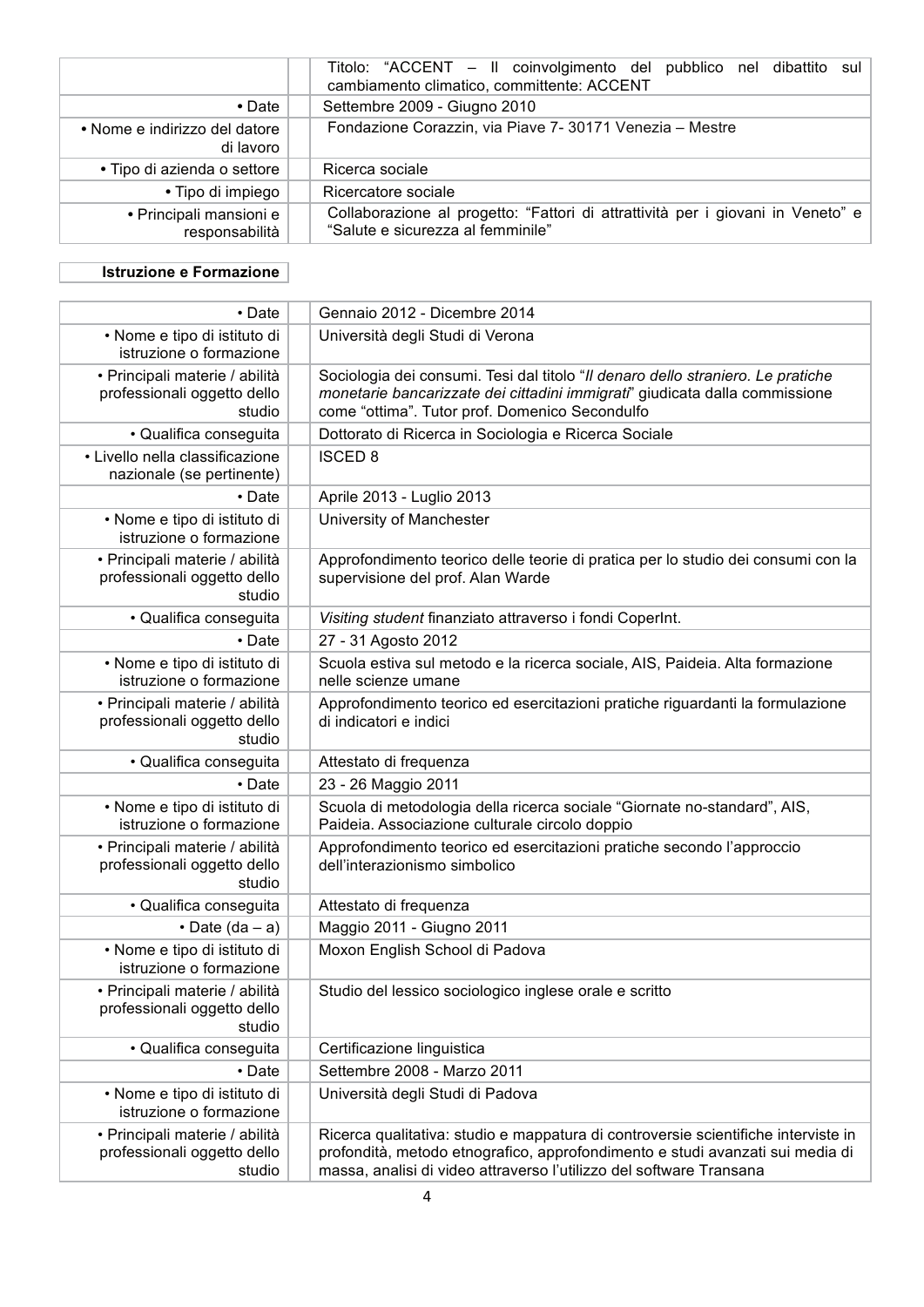|                                                                         | Ricerca quantitativa: creazione di questionari, analisi statistiche utilizzando il<br>software SPSS                                                                                   |
|-------------------------------------------------------------------------|---------------------------------------------------------------------------------------------------------------------------------------------------------------------------------------|
| · Qualifica conseguita                                                  | Laurea Magistrale in Sociologia con votazione 110/110, titolo della tesi "Do<br>economists make tsunami?" Relatore prof. Marco Rangone                                                |
| • Livello nella classificazione<br>nazionale (se pertinente)            | <b>ISCED 7</b>                                                                                                                                                                        |
| • Date                                                                  | Settembre 2004 - Luglio 2008                                                                                                                                                          |
| • Nome e tipo di istituto di<br>istruzione o formazione                 | Università degli Studi di Padova                                                                                                                                                      |
| · Principali materie / abilità<br>professionali oggetto dello<br>studio | Statistica, metodologie e tecniche della ricerca sociale, economia, diritto                                                                                                           |
| • Qualifica conseguita                                                  | Laurea Triennale in Scienze Sociologiche con votazione: 102/110 Titolo tesi: "Il<br>problema della conoscenza nei blog politici e di critica sociale". Relatore prof.<br>Alisa Del Re |
| • Livello nella classificazione<br>nazionale (se pertinente)            | <b>ISCED 6</b>                                                                                                                                                                        |
| $\cdot$ Date                                                            | Settembre 1998 - Giugno 2003                                                                                                                                                          |
| • Nome e tipo di istituto di<br>istruzione o formazione                 | Liceo Scientifico Statale G. Oberdan di Trieste                                                                                                                                       |
| · Principali materie / abilità<br>professionali oggetto dello<br>studio | Matematica, Inglese, Latino                                                                                                                                                           |
| • Qualifica conseguita                                                  | Maturità Scientifica                                                                                                                                                                  |
| • Livello nella classificazione<br>nazionale (se pertinente)            | <b>ISCED 4</b>                                                                                                                                                                        |

| <b>Pubblicazioni</b> | Le pubblicazioni (in allegato) riguardano principalmente tematiche legate al<br>consumo e agli scambi socioeconomici. |
|----------------------|-----------------------------------------------------------------------------------------------------------------------|
|                      |                                                                                                                       |

Capacità e competenze personali

Madrelingua Italiano

Altre lingue

|                                    | Inglese         |
|------------------------------------|-----------------|
| • Capacità di lettura              | eccellente      |
| • Capacità di scrittura            | buono           |
| • Capacità di espressione<br>orale | buono           |
|                                    |                 |
|                                    | <b>Francese</b> |
| • Capacità di lettura              | elementare      |
| • Capacità di scrittura            | elementare      |

| Capacità e competenze<br>relazionali | Capacità di lavorare in gruppo maturata in molteplici situazioni, sia lavorative<br>sia sportive. Ho tenuto lezioni di sociologia e di ricerca sociale presso<br>l'Università di Padova, di Venezia Ca' Foscari e di Verona, ho fatto da speaker<br>in diverse conferenze di livello internazionale (in allegato).<br>Capacità di sintesi e mediazione volte a prendere decisioni in contesti di lavoro |
|--------------------------------------|---------------------------------------------------------------------------------------------------------------------------------------------------------------------------------------------------------------------------------------------------------------------------------------------------------------------------------------------------------------------------------------------------------|
|                                      | di gruppo.                                                                                                                                                                                                                                                                                                                                                                                              |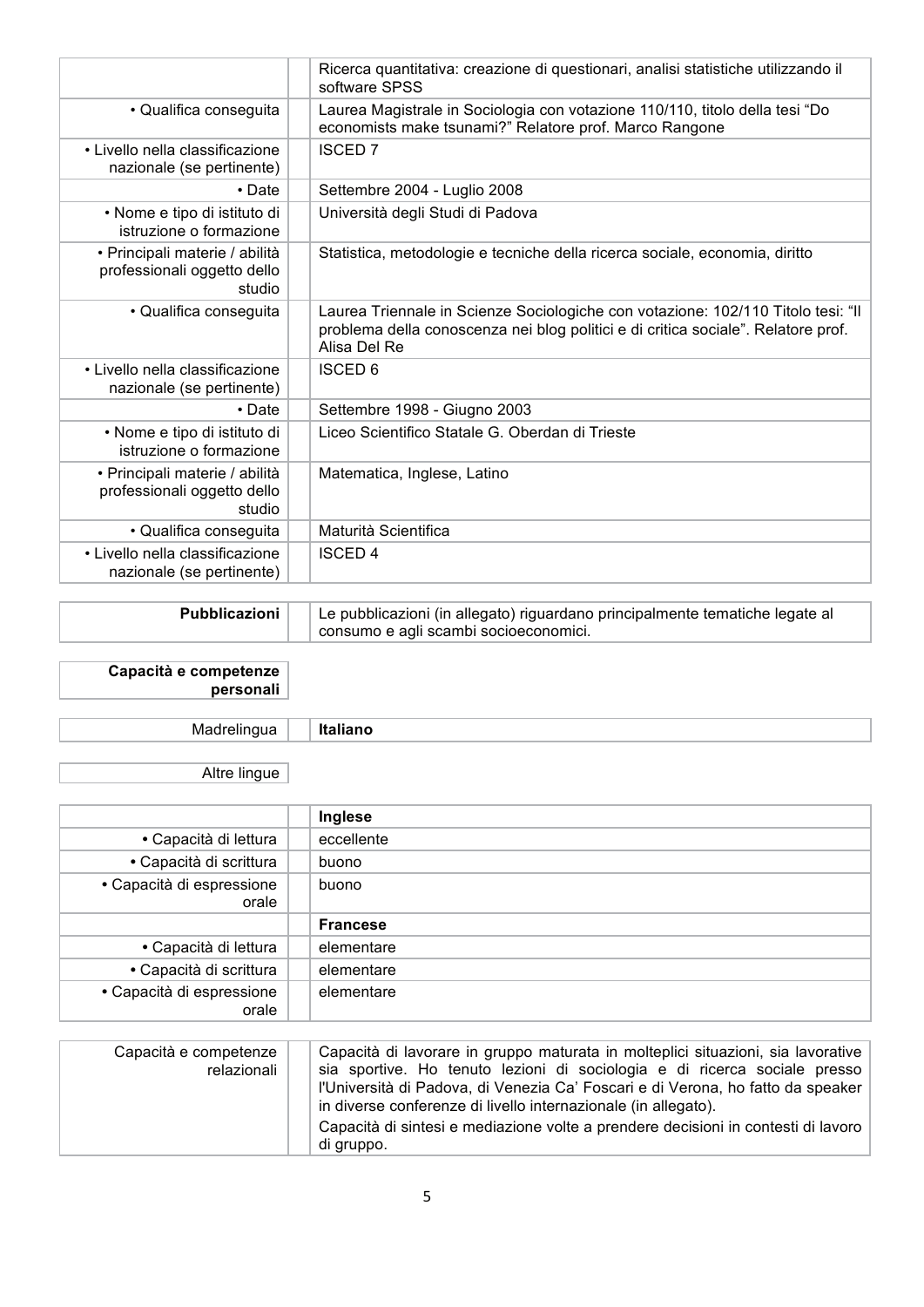| Capacità e competenze<br>organizzative | Capacità di lavorare in contesti di lavoro collettivo a struttura gerarchica.<br>Capacità di organizzare attività tenendo conto di vincoli di tempo. |
|----------------------------------------|------------------------------------------------------------------------------------------------------------------------------------------------------|
|                                        |                                                                                                                                                      |
| Capacità e competenze<br>tecniche      | - Ottima conoscenza degli applicativi Microsoft e del pacchetto Office:<br>laboratorio d'informatica presso l'Università di Padova                   |
|                                        | - Ottima conoscenza degli applicativi Macintosh dovuta all'utilizzo quotidiano                                                                       |
|                                        | - Buona conoscenza del programma di elaborazione statistica SPSS                                                                                     |
|                                        | - Buona conoscenza del programma di network analysis Gephi                                                                                           |
|                                        | - Buona conoscenza del programma di analisi testuale ATLAS.ti                                                                                        |
|                                        |                                                                                                                                                      |
| Capacità e competenze                  | Ho collaborato con un blog che tratta temi socio-economici:                                                                                          |
| artistiche                             | erydayeconomies.net                                                                                                                                  |
|                                        |                                                                                                                                                      |
| Patente o patenti                      | B                                                                                                                                                    |
|                                        |                                                                                                                                                      |
| Allegati                               | Lista delle pubblicazioni, delle attività didattiche e delle partecipazioni a<br>conveani                                                            |

Il sottoscritto dichiara di essere informato, ai sensi del d.lgs. n.196/2003, che i dati personali raccolti saranno trattati anche con strumenti informatici esclusivamente nell'ambito del procedimento per il quale la prese

Il dichiarante

Venezia, li 07/02/2019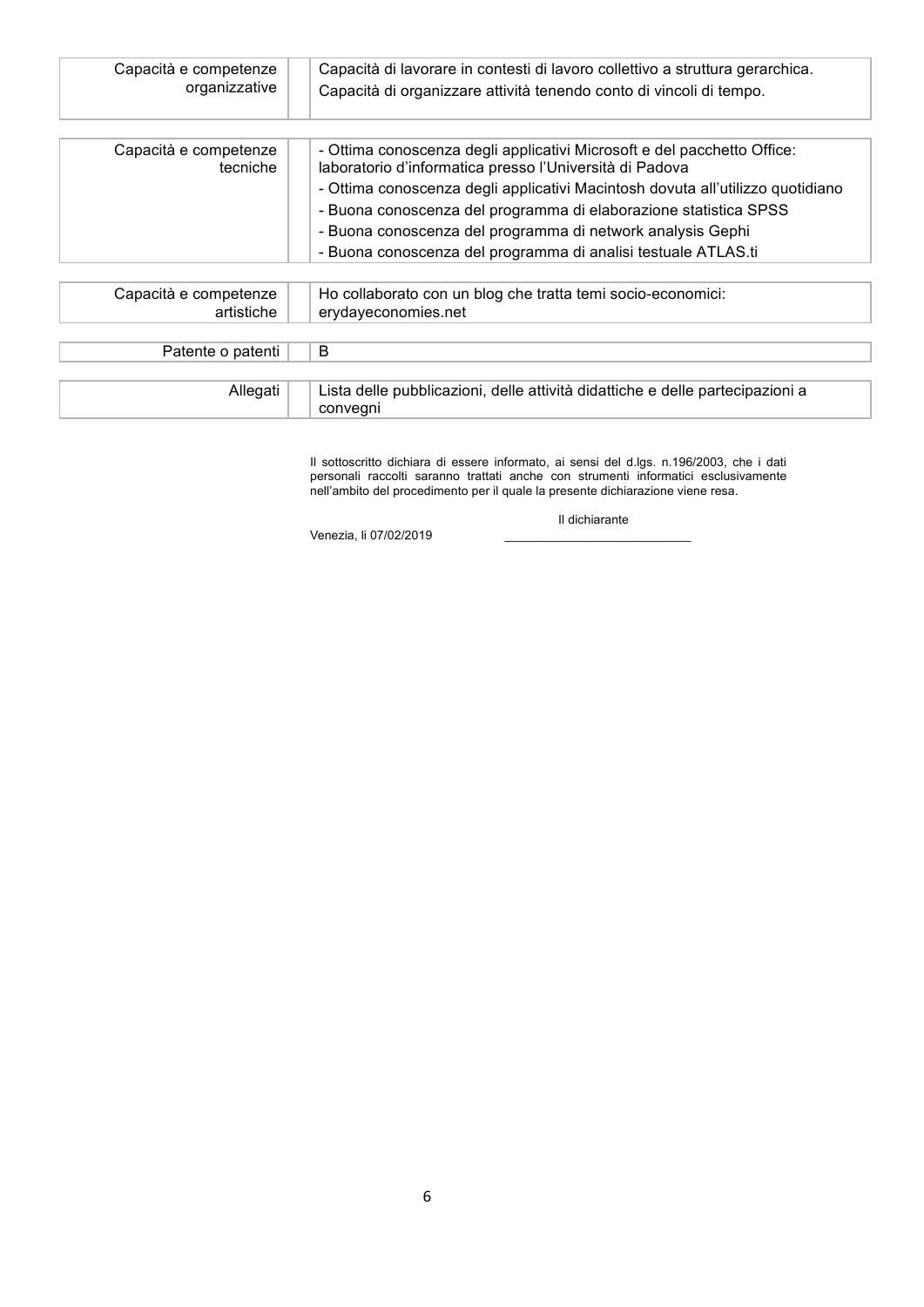### Pubblicazioni

Volumi:

Lazzer, G.P., Nuove traiettorie del denaro. Per una sociologia delle pratiche monetarie. Collana Strutture e culture sociali (double peer reviewed) edita da FrancoAngeli di Milano

#### Capitoli di libro:

- Lazzer, G.P., Setiffi, F. Riding Free-Riders. A study of the phenomenon of the BlaBlacar in Italy. In Contemporary Collaborative Consumption. In Cruz, I.; Ganga, R.; Wahlen, S. (2018). Contemporary Collaborarive Consumption. London: Springer
- Lazzer, G.P., Setiffi, F. (2016). Di madre in madre. L'immaginario dei negozi di seconda mano per bambini, di Francesca Setiffi e Gian Paolo Lazzer. In Il mondo della seconda mano. Sociologia dell'usato e del riuso a cura di prof. Domenico Secondulfo, Collana Strutture e culture sociali edita da FrancoAngeli di Milano
- Lazzer, G.P., Giardullo, P. (2014). Digital text: reading and writing practices at the digital turning point. In Information Infrastructure(s): boundaries, contexts, ecologies, a cura di Alessandro Mongili e Giuseppina Pellegrino edito dalla Cambridge Scholars Publishing

### Articoli su rivista scientifica:

- Setiffi F., Lazzer G.P., Scotto V. (2019). Meeting the prosumer: Transporting, hosting and feeding people. In Sociologia del Lavoro, FrancoAngeli 152/2018
- Marini D., Lazzer G.P., Setiffi F. (2018). La CCIA: incubatore di Eco-sistema, imprenditori, formazione, innovazione e apertura competitiva. In Amministrare, Rivista quadrimestrale dell'Istituto per la Scienza dell'Amministrazione pubblica
- Setiffi, F., Lazzer G.P., Bagnoli, C. (2016). La ristorazione al tempo della food television. In Micro Macro marketing, 03/2016.
- Lazzer, G.P. (2016). Consumption Epiphany: from Abstract to Material. In Italian Sociological Review, Vol. 6, No 1 (2016)
- Lazzer, G.P., Setiffi F. (2015). Svestire lo stereotipo. Uno studio delle rappresentazioni sociali del lavoro femminile. In Sociologia, n. 3/2015
- Lazzer, G. P. (2014). Immigrants' monetary bank practices. A socialization trajectory. Italian Journal of Sociology of Education, 6(3), 153-183

#### Report:

Lazzer, G.P. (2014). Clientela immigrata e banche italiane. Quale denaro per quali pratiche? Nel Report dell'Osservatorio Nazionale sull'Inclusione Finanziaria realizzato da CeSPI

Articoli su blog e siti internet:

- The Rise of Sardex. In www.sardex.net/the-rise-of-sardex e www.everydaveconomies.net
- Bettino Craxi and the weight of Euro. In www.everydayeconomies.net
- Innovazione 4.0. Signora, lascio? In www.strategyinnovation.it  $\overline{a}$

### Attività didattiche e seminariali

#### 2018

Professore a contratto per il corso di "Sociologia del giornalismo" (36 ore) presso il dipartimento di Culture e Civiltà dell'Università degli Studi di Verona

2016/17 e 2017/18

Professore a contratto per il corso di "Teoria e Tecnica della Comunicazione" (36 ore) presso il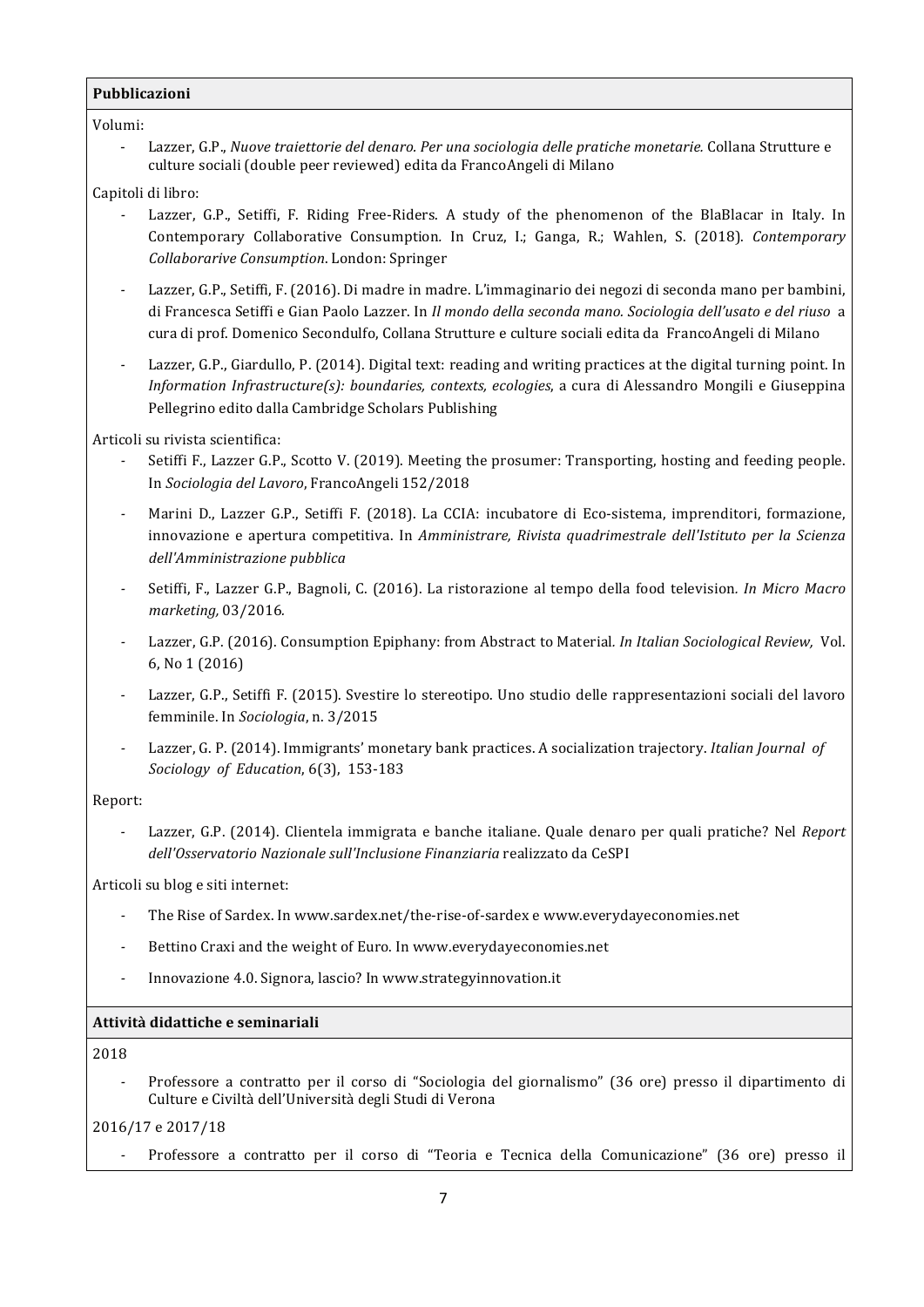dipartimento di Lingue e Letterature Straniere dell'Università degli Studi di Verona.

## 2018

Docente per il Master MUMISS. Lezione sul concetto di innovazione strategica e presentazione casi studio

# 2016, 2018, 2019

Docente per il Master TDS. Le lezioni si sono focalizzate sull'introduzione alla sociologia dei consumi, sugli strumenti e le tecniche per la ricerca, sulla discussione di casi studio

# Novembre 2015

Gestione del laboratorio di Metodologia e ricerca Sociale "Introduzione alla sociologia dei consumi" per il corso di Sociologia Generale, Laurea in Servizio Sociale presso l'Università di Padova.

## Novembre 2014

Gestione del laboratorio di Metodologia e ricerca Sociale "Introduzione alla sociologia visuale" per il corso di Sociologia Generale, Laurea in Servizio Sociale presso l'Università di Padova.

# **Marzo 2014**

Seminario intitolato "Welfare e gestione delle risorse economiche" all'interno del ciclo di Laboratori Veneti di Servizio Sociale.

## Novembre 2013

Gestione del laboratorio di Metodologia e ricerca Sociale "Introduzione alla sociologia visuale" per il corso di Sociologia Generale, Laurea in Servizio Sociale presso l'Università di Padova.

# Partecipazioni a convegni e conferenze

## 29 Agosto - 01 Settembre 2017

- "The transformation of talian cuisine: how virtual and valuable foods are shaping traditional restaurants" alla conferenza ESA 2017 - Atene
- "The Sharing Economy's Transformation of Lonely Trips to Common Experiences: The Airbnb Case" alla conferenza ESA 2017 - Atene

# 7 - 10 Settembre 2016

"Riding Free-Riders. A study of the phenomenon of the BlaBlacar in Italy", al ESA Consumption Research Network Interim Meeting di Bologna

# 25 - 28 Agosto 2015

"The role of market in shaping women's identity as mothers: practices, objects and social representations" alla conferenza ESA 2015 - Praga

# 3 - 6 Settembre 2014

- "Immigrants' monetary practices in Northern Italy" al ESA Consumption Research Network Interim Meeting O'Porto
- "Does the hood make the monk? Clothing as a sign of representation and social stratification" al ESA Consumption Research Network Interim Meeting O'Porto

# 12 - 14 Giugno 2014

"Bitcoin, money without a community?" al V° STS Italia National Conference di Milano

# 30 Novembre 2013

"Counterfeiting money, false and true particles" all'interno del workshop Taking materiality of money's multiplicity seriously, Frankfurt University

4 Ottobre 2013

"Reading and writing practices at the e-books turning point", all'interno della conferenza Digital Culture -Promises and Discomforts, University of Bonn

4 Settembre 2013